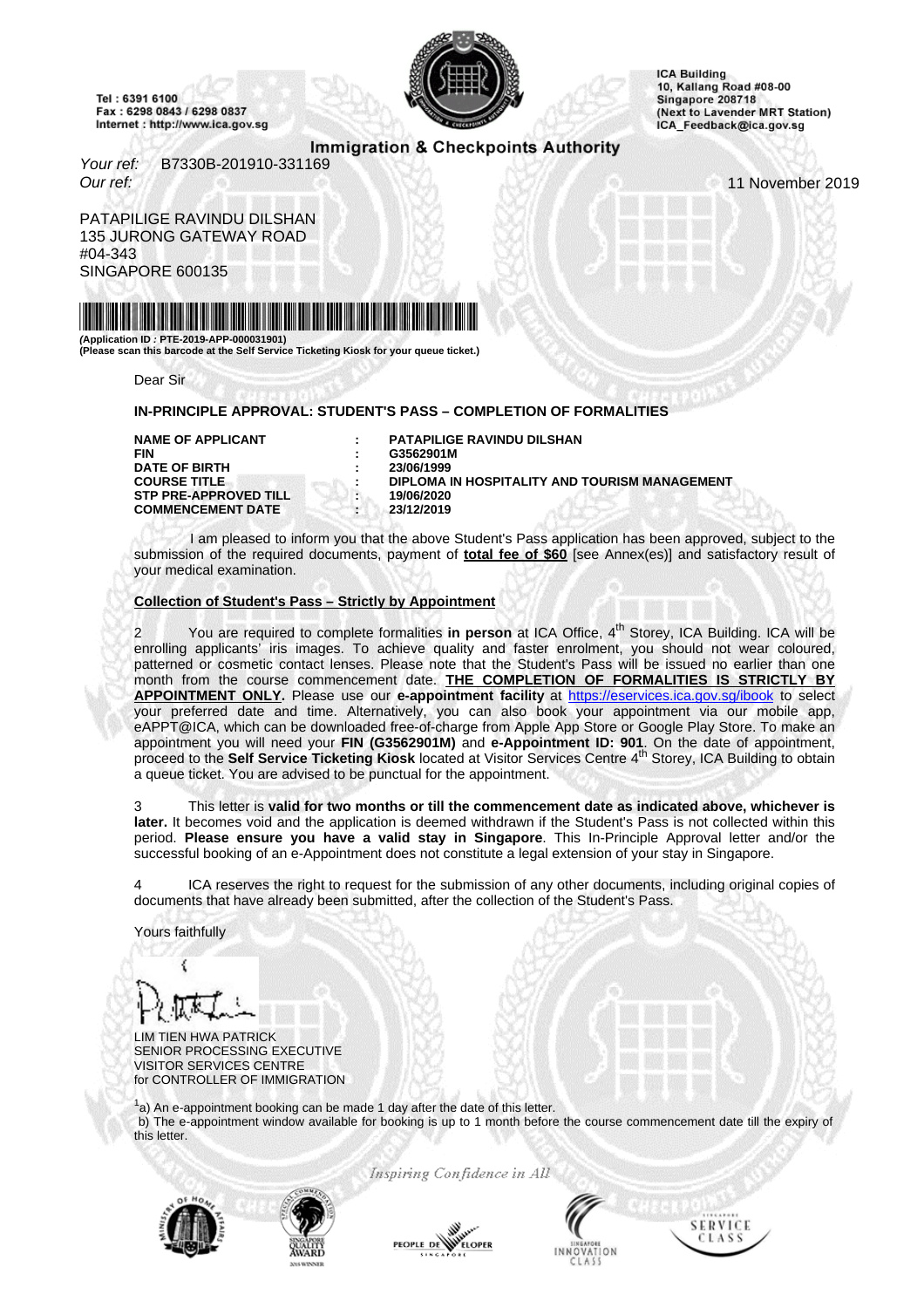### **Part I – Documents Required for Collection of Student's Pass**

**Annex A**

- 
- (1) This letter;<br>(2) A letter from A letter from the school (applicable to Private Education Organisation only), confirming that you are taking up the course, which is issued not more than 1 month ago;
- (3) Your passport/travel document with a valid Visit Pass;<br>(4) Your medical report<sup>1</sup> and the original copy of the labor
- $\dot{a}$  Your [medical](#page-0-0) report<sup>1</sup> and the original copy of the laboratory report (not applicable to an applicant below 15 years old);
- (5) The printout of Student's Pass application e-Forms<sup>2</sup> (e-Form 16, V36A and V36, where applicable). The printout must be duly signed by you;
- (6) A duly completed **[Security](#page-0-0) Bond**<sup>1</sup> and a Security Deposit of S\$ 1,500/= furnished by you, which will be forfeited if any of the conditions stated in the Security Bond is breached, in the form of a **Banker's Guarantee** from any bank in Singapore. You will need to raise with this Department a Banker's Guarantee according to the **[specimen](#page-0-0) copy<sup>1</sup>**. The Banker's Guarantee should at least cover the duration of the Student's Pass plus four months.
- (7) Prior to completion of formality, you are required to pay
	- a \$ 60 Issuance Fee using one of the following mode of payment:
	- (i) online via SOLAR System (payment by credit/debit card or internet banking); or
	- (ii) at elobby located at ICA Building (payment by NETS, CashCard, Visa and MasterCard credit/debit cards).
- (8) Prior to collection of Student's Pass, you have to acknowledge a copy of the Terms & [Conditions](#page-0-0) of [Student's](#page-0-0) Pass (STP). You are advised to print and read the Terms and Conditions before calling at ICA office for completion of formality.





Inspiring Confidence in All